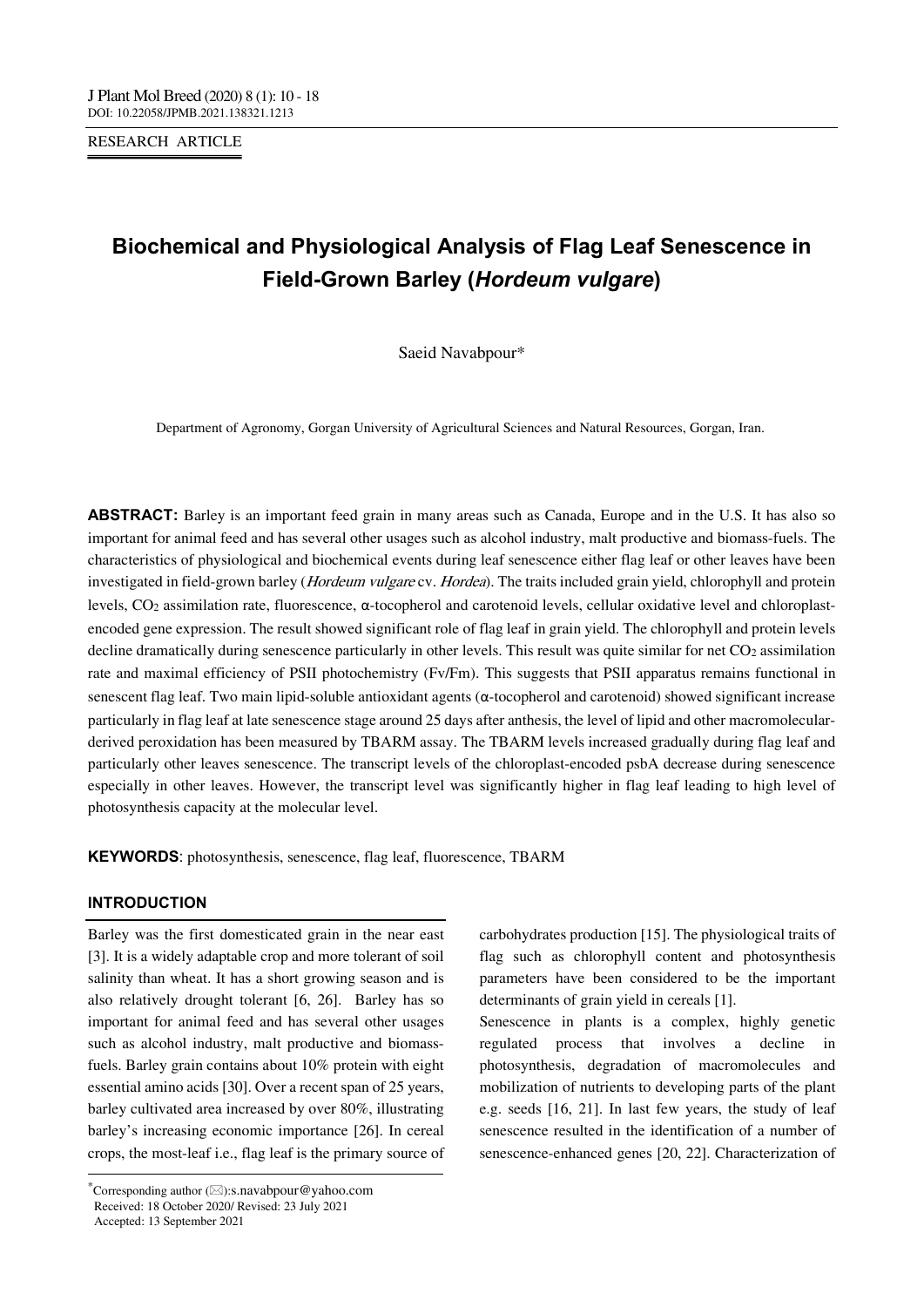these has helped to elucidate some of the processes that occurring. The most remarkable event in leaf senescence is the disassembly of the photosynthetic apparatus within chloroplasts and thus the concomitant decrease in photosynthetic activity [2]. Many studies have shown that decrease in photosynthetic activity is associated with the decline in dark reaction of the Calvin cycle [27], which is mainly due to the degradation of Rubisco [25]. On the other hand, it has been shown that the decrease in photosynthetic activity in senescent leaves may be associated with the decrease in photochemical activity of PSI and PSII as well [25]. It has been reported that PSII is more susceptible to senescence than PSI and a greater decrease in PSII activity is observed in senescent leaves [17]. The decreased PSII electron transport may be due to inactivation of the oxygen evolution system [18] and PSII reaction center complex [12] as well as the inhibition of energy transfer from carotenoids to chlorophyll [8].

Chlorophyll a (Chla) fluorescence quenching analysis has been shown to be a non-invasive, powerful and reliable method to assess the changes in the function of PSII under different environmental condition [8, 28]. It is of interest to use this method to assess PSII photochemistry during leaf senescence since detailed information on the fundamental processes of energy absorption, is not quite clear. It is also important to find out the expression pattern for some photosynthetic genes during the leaf flag senescence.

## **MATERIALS AND METHODS**

## **Plant material**

Winter barley (*Hordeum vulgare L. cv. Hordea*) was grown in field condition. Each plot contains five rows with 4m length. Three middle rows have used for trait measurement and sampling to avoid border effect. Detached flag leaf plants were used as negative control for grain yield analysis. Three biological replications were carried out for statistical analysis. The statistical analysis has performed by using Statistical Analysis System (SAS), in order to increase accuracy, standard error has been calculated (n=3) for traits mean. Water and nutrient fertilizer were routinely supplied as well as pest and weed control throughout the growing season. Flag leaves (each sample include 5 random flag leaf plants) were used for all analysis, as well as three samples of other green leaves at anthesis stage (five random green leaves for each sample). Flag leaves samples were collected every five days starting at anthesis stage and ending at final maturity stage. All samples were collected in the early morning to avoid photo inhibition effects.

## **Chlorophyll Determination**

Chlorophyll determinations were made on leaf samples based on the method of Porra et al., (1989) [24]. Leaf samples  $(0.3 \text{ g})$  were extracted in 10 mL of 80%  $(v/v)$ acetone. After centrifugation, absorbance (A) was read at 646.6, 663.6 and 750 nm on a Uvikon spectrophotometer (Kontron Instruments).

#### **Protein Determination**

Protein was extracted from barley leaves (0.5 g) in 1.5 mL of extraction buffer (50 mm Tris [tris(hydroxymethyl) aminomethane]-HCL, pH 7.5, 2 mm EDTA, pH 8, 0.04% [v/v] mercaptoethanol). Samples were centrifuged at 12,000g for 20 min at 4°C, and proteins determined using a Coomassie protein assay reagent (Pierce Chemical, Rockford, IL) based on a modified Bradford method [4] with bovine serum albumin as a standard.

## **CO2 assimilation rate**

An infrared gas analyzer (Ciras System, UK) was used to estimate net CO2 assimilation rates. Measurements were made on attached flag leaves in the field. Flow rate was 200mL min-1 and external humidity 65-75% was used. The temperature inside leaf chamber was maintained at 24±1oC. To obtain standard light-saturation curves a halogen lamp attached on the leaf chamber window. A range of light intensities between  $0 - 2000$  µmol m-2 s-1 were given to achieve steady-state photosynthesis at each light intensity.

## **Fluorescence determination**

Fluorescence parameters were measured at room temperature (about 26 ºC) with a portable flourometer (PAM – 2000, Walz, Germany) after the leaves were dark-adopted for 30 min. The data has transferred to a computer with acquisition software (OA – 2000 Walz) and following parameters were estimated. The Minimal fluorescence level (Fo) with all PSII reaction centers open was determined by measuring modulated light, which was  $(< 0.1 \,\mathrm{\mu mol \, m-2 \, s-1})$  not to induce any significant variable fluorescence. The maximal fluorescence level (Fm) with all PSII reaction center closed was determined by a 0.8 s saturating pulse at 8000 µmol m-2 s-1 on dark-adopted leaves. Using these data, the maximal efficiency of PSII photochemistry in dark-adopted state (Fv/Fm) was calculated [13].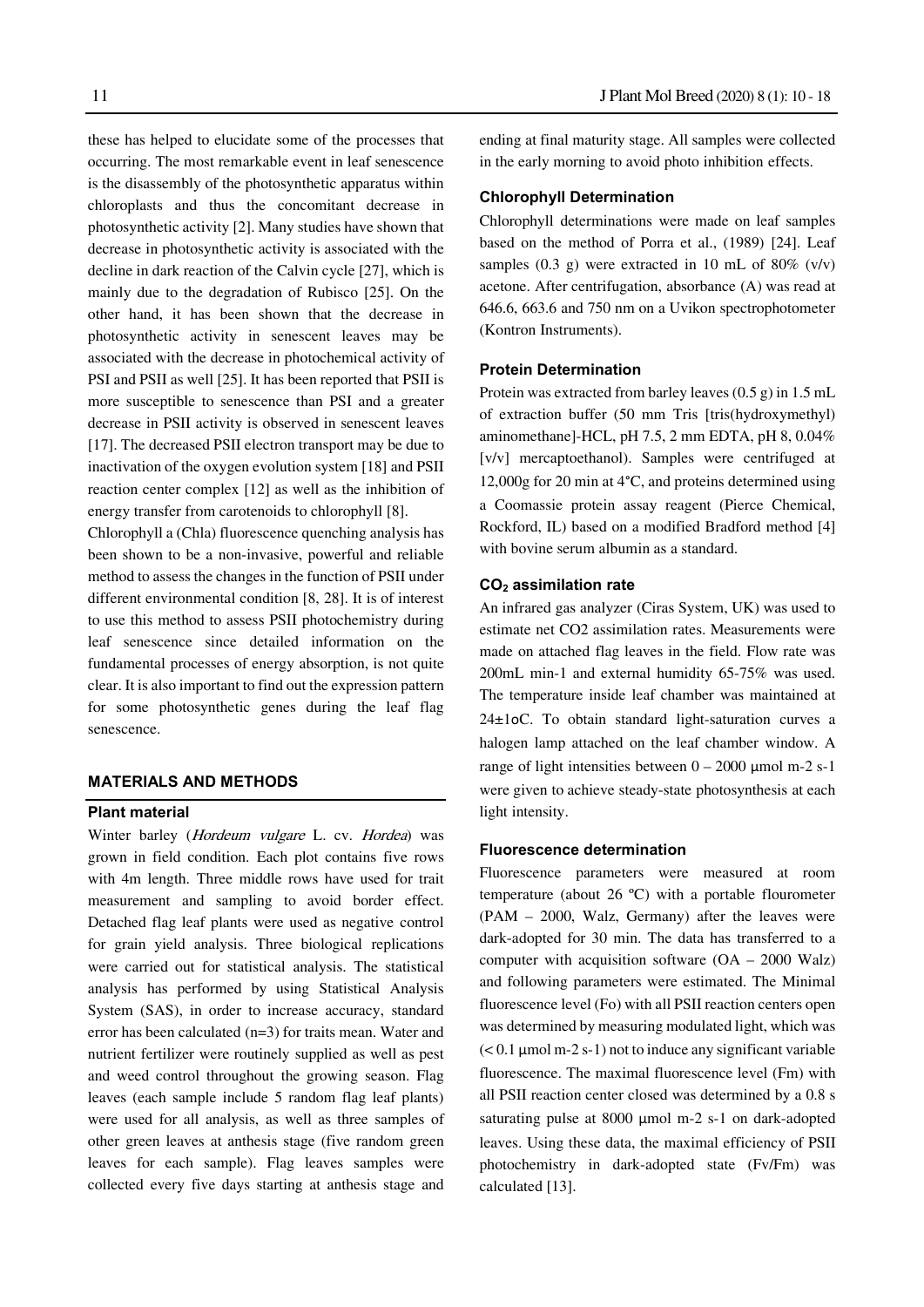#### **RNA isolation**

Plant material  $(5 g)$  was ground to a fine powder in liquid N2 using a prechilled mortar and pestle. The frozen powder was transferred to a 50 ml polypropylene tube containing 10 ml phenol and 15 ml extraction buffer (100 mM Tris-HCl pH 9, 200 mM NaCl, 5 mM dithiothreitol, 1% (w/v) sarcosyl, 20 mM EDTA) and mixed gently. The mixture was centrifuged at 3,000 rpm for 10 min. The upper aqueous layer was extracted two or three times with an equal volume of chloroform, until it became clear. The solution was transferred into a 30 ml Corex tube and adjusted to 2 M LiCl by addition of 1/3 volume of 8 M LiCl and left overnight at 4ºC. Precipitated RNA was pelleted by centrifugation at 10,000 rpm, 4ºC, for 10 min. The pellet was washed twice with 1.5 ml of 2 M LiCl and recentrifuged each time. The pellet was dissolved in 1.5 ml water. A 10  $\mu$ l aliquot was diluted with 990  $\mu$ l water, and used to evaluate RNA concentration and purity by spectrophotometry. The remainder of the solution was mixed with 1/10 volume 3 M sodium acetate pH 5.2 and 2.5 volumes 100% ethanol in a Corex tube, and left at - 70ºC for 30 min. Precipitated RNA was pelleted by centrifugation and washed in 70% ethanol, and after air drying, dissolved in sterile distilled water at a concentration of 2  $\mu$ g/ $\mu$ l.

#### **α-Tocopherol content**

(α-TOC) was extracted as described by Munné-Bosch et al. (1999) [19]. Leaf segments  $(0.5g)$  were ground in liquid N2 using a pestle and mortar with ice-cold 5 ml of methanol containing 1% ASC. The macerate was homogenized and α-TOC was extracted by vigorous mixing for 1 min with 4 ml of hexane. After the samples were centrifuged at 1,500×g for 10 min, the upper hexane layer was carefully removed and evaporated to dryness under N2. Samples were dissolved in 2 ml of methanol and injected into a HPLC apparatus in 100  $\mu$ l portions.  $\alpha$ -TOC was separated at room temperature using an Ultra sphere ODS 5  $\mu$ m column (250×4.6 mm) with 100% methanol as an eluant a flow rate of 1.5 ml min-1. UV detection was carried out at 295 nm and fluorescence detection was carried out at an excitation wavelength of 298 nm and an emission at 328 nm. Pure (±)-α-TOC was used as a standard.

## **Carotenoid content**

Leaf samples were taken and immediately frozen in liquid nitrogen. Samples were extracted in ice-cold 100%

acetone and pigment extracts were filtered through a 0.45 µM membrane filter. Carotenoid were separated and quantified by HPLC as described by Thayer and Bjorkman (1990) [32].

## **Northern hybridization analysis**

RNA was transferred onto a Hybond N+ (Amersham) nylon membrane with 0.05 M NaOH as the transfer solution. Transfer occurred overnight and then the filter was removed and washed in 2×SSC. The probe psbA was denatured in a boiling water bath for 4 min, it was then added to hybridization buffer and mixed thoroughly. The filter was replaced in the box and incubated on a shaker at 65ºC overnight. The hybridization solution was removed and the filter rinsed in 2×SSC/ 1% SDS, and in some cases in 0.2×SSC/ 1% SDS, and washed twice for 20 min at 65ºC. The filter was dried briefly on filter paper, wrapped in Saran wrap and relative gene transcript quantified by phosphor-image analyzer (Norton KX11 UK).

## **Measurement of thiobarbituric acid reactive material (TBARM)**

TBARM (of which malondialdehydes (MDAs) are considered to be a significant component) was measured using an assay modified from Hagege et al., (1990) [10]. Plant material (0.5 g) was homogenized with 1 ml trichloroacetic acid (10% w/v). The homogenate was washed with 10 ml acetone, vortexed then centrifuged at 4,750 rpm for 15 min. The pellet was washed in 5 ml acetone, vortexed and then centrifuged at 4,750 rpm for 10 min (4 times). The pellet was dried under nitrogen and incubated at 100oC for 30 min with 3 ml H3PO4 (1%) and 1 ml thiobarbituric acid (0.6%). The reaction was terminated by rapidly cooling the tubes on ice. Butan-1 ol (3 ml) was added and the mixture vortexed then centrifuged at 5,500 rpm for 20 min to achieve separation of the phases. Absorbance of the aqueous phase was measured at 532 nm and 590 nm using a Uvikon 930 Spectrophotometer (Kontron Instruments, Watford, UK).

## **RESULTS**

## **Grain Yield**

The amount of grain yield showed considerable decrease by detaching flag leaves (Fig.1). It was somehow expected and has been reported in other studied [11, 14]. So, it was out of interest to find out more molecular and physiological details in flag leaves, as follow.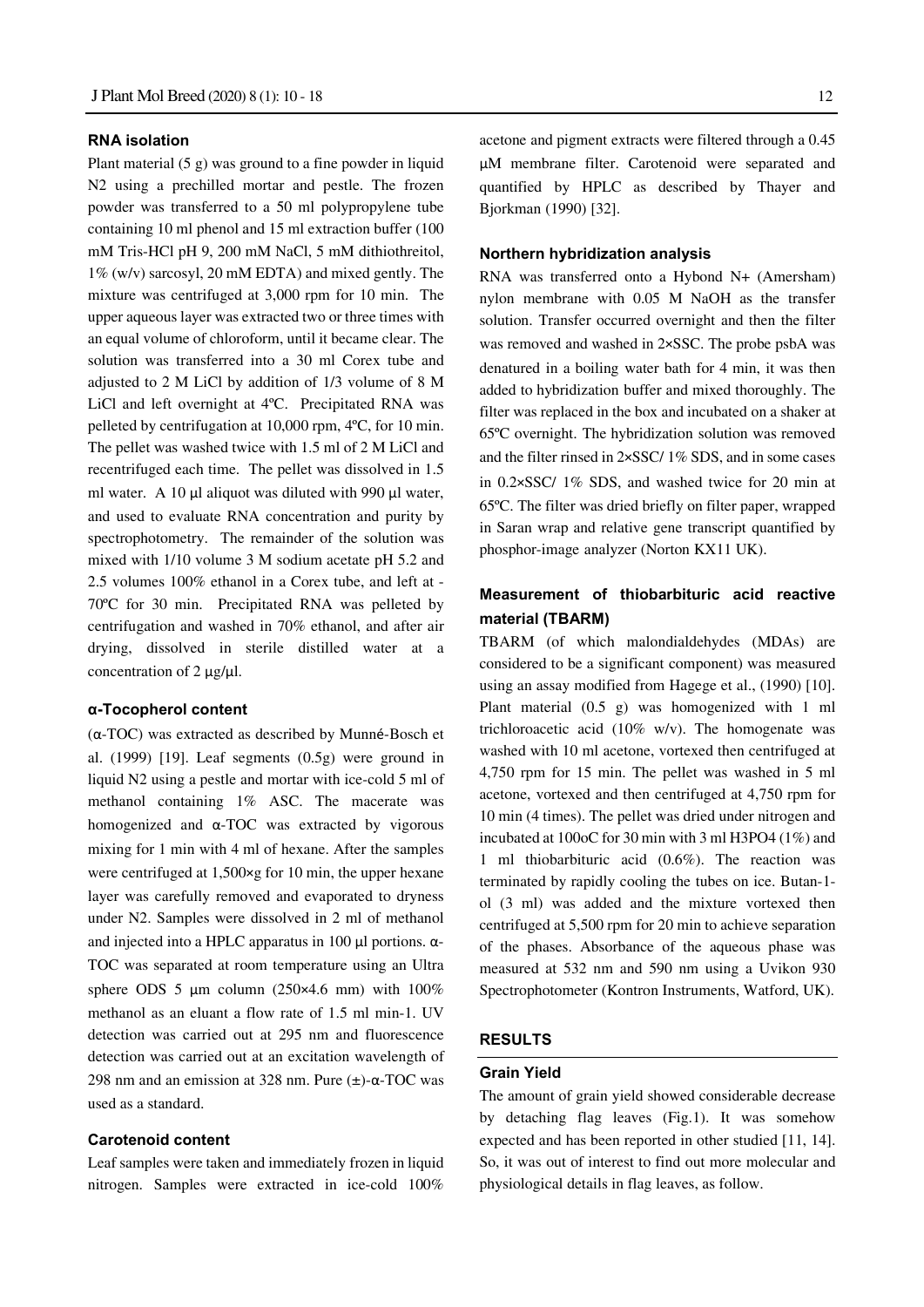#### **Chlorophyll and Protein**

Chlorophyll and protein content for flag leaves were greater than their amount in other leaves, at all periodic samples. Chlorophyll content of flag leaves did not change considerably until 23 days after anthesis whereas for other leaves this was declined about 16 days after anthesis. There was not relatively much difference between Chl content in flag leaves and other leaves at anthesis day, but this difference became greater during leaf senescence (Fig. 2a). In contrast, for protein this difference was almost same at all periodic sample times (Fig. 2b).



**Figure 1.** The amount of grain yield on basis of plot means  $\pm$ SE  $(n = 3)$  in field-grown barley plants in the condition of attached and detached flag leaves.



**Figure 2.** Changes in Chlorophyll (a) and protein (b) during leaf senescence of field-grown barley plants. Data are means ±SE of 3 independent measurements.

## 13 J Plant Mol Breed (2020) 8 (1): 10 - 18

#### **Net CO2 assimilation and PSII efficiency**

The amount of net CO2 assimilation rate and particularly Fv/Fm ratio for flag leaves were quite similar to their amount for other leaves at anthesis date. The difference for those amount became greater during leaf senescence (Fig.3a, b). The net assimilation rate remained almost at high until around the 20 days after anthesis in flag leaves. Whereas, this was around the 15 days after anthesis in other leaves (Fig.3a). The maximal efficiency of PSII photochemistry (Fv/Fm) in flag leaves remained constantly at high level up to 25 days after anthesis. While, this was around the 18 days after anthesis in other leaves (Fig.3b).

#### **α-Tocopherol and Carotenoid content**

During leaf senescence the amount of both α-Tocopherol and Carotenoid smoothly increased in both flag leaves and other leaves up to around 30 days after anthesis (Fig. 4a, b).

There was quite similar illustration pattern for both  $\alpha$ -Tocopherol and Carotenoid in flag leaves and other leaves

## **Measurement oxidative levels (TBARM) and photosynthesis gene (psbA) activity**

Measurement of thiobarbituric acid reactive material (TBARM) showed dramatic increased during leaf senescence (Fig.5a). The levels of TBARM were nearly equal for both flag leaves and other leaves until 10 days after anthesis. After 10 days the TBARM levels of other leaves were significantly greater than their amount of flag leaves (Fig.5a). Indicating during senescence stage the potential oxidative damage in flag leaves is lower than other leaves.

The transcript levels of psbA gene (DI polypeptide of photosystem II) declined dramatically during leaf senescence. At all time period after anthesis, the relative activity of the gene in flag leaves was greater than its activity in other leaves (Fig. 5b).

## **DISCUSSION**

The results of the present study showed significant decline in the grain yield of detached flag leaf barley plants (Fig.1), indicating the important role of flag leaf in assimilation and gain in grain yield. This is supported by several research studied [14, 29, 11]. In order to find out more detail in the matter, some physiological and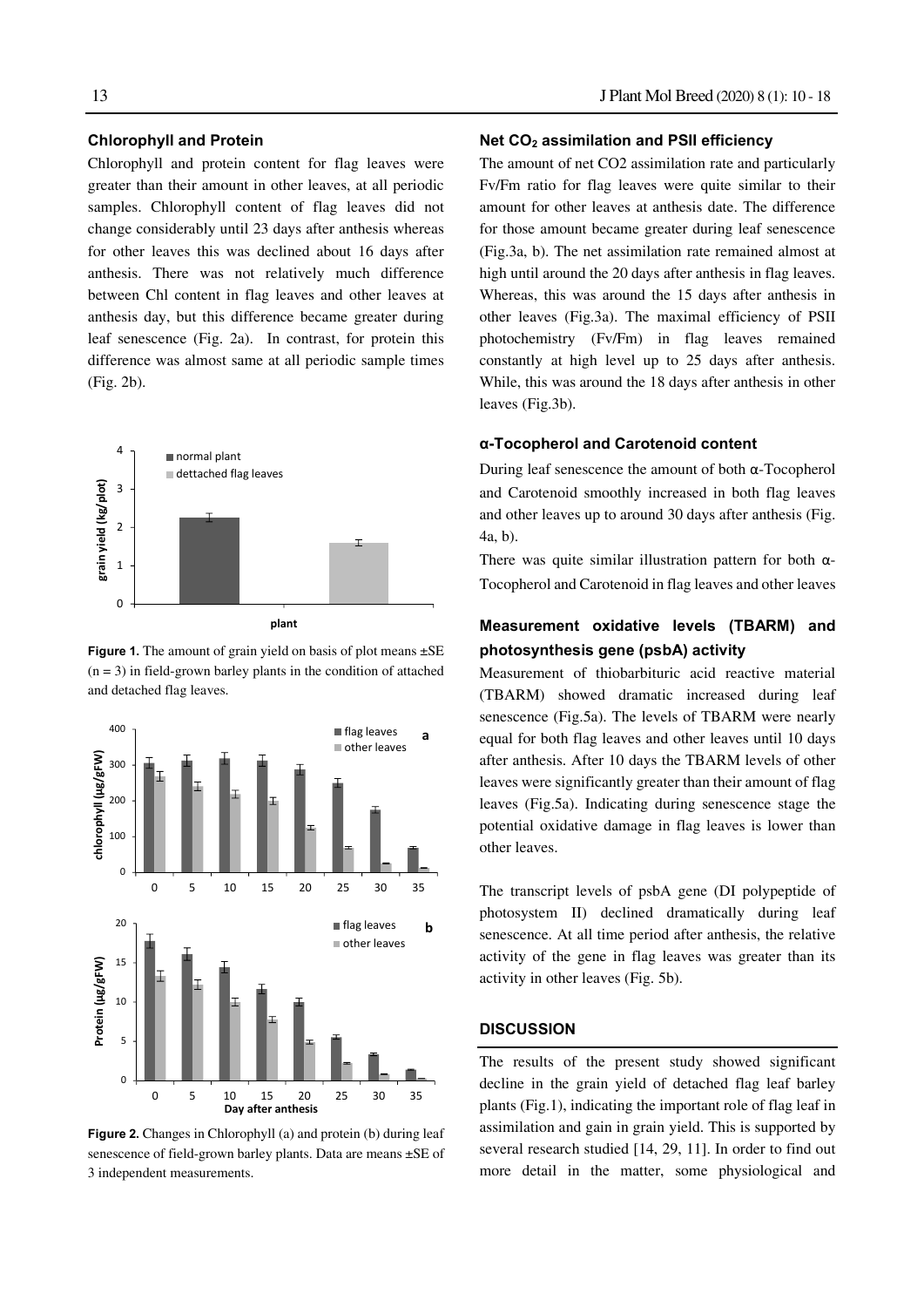

**Figure 3.** Changes in net CO<sub>2</sub> assimilation (a) and maximal efficiency of PSII (b) photochemistry on a basis of leaf area during leaf senescence of field-grown barley plants. Data are means ±SE of 3 independent measurements.



**Figure 4.** Changes in α-Tocopherol (a) and Carotenoid (b) in field-grown barley plants leaves. Data are means ±SE of 3 independent measurements.

biochemical measurements have been checked out. The results of chlorophyll and protein determination showed a substantial decrease in content of these traits during leaf senescence (Fig.2). However, in all periodic sample times the amount of protein and particularly chlorophyll of flag leaf was greater than other leaves. This could be a possible good reason to justify the efficiency of flag leaf in photosynthetic gain and resulting more grain yield, in attached flag leaves barley plants (Hollman et al., 2014). There was a significant positive correlation  $(r = 0.76)$ between chlorophyll content and photosynthetic capacity, indicating high chlorophyll content in leaves particularly in flag leaf is considered as a favorable trait in crop production. Similar result has been reported by other research groups [11,31].

The results of the present study showed a substantial decrease in the maximal efficiency of PSII photochemistry (Fv/Fm) during senescence of other leaves (Fig.3b). Whereas, the Fv/Fm ratio showed little change during flag leaf senescence (Fig.3b). This suggests that PSII apparatus remains functional in senescence flag leaf and that there is a continued efficient use of light captured by the remaining PSII apparatus. The fact that net CO2 assimilation rate in flag leaves showed greater amount than its amount in other leaves could be because of relatively constant amount of Fv/Fm ratio in flag leaves (Fig. 3a, b).

The relative constant PSII function observed in senescent flag leaves of field-grown barley plants in this study are contrary to the results that PSII activity, measured it in isolated chloroplasts or thylakoids, decreased markedly in senescent leaves [9, 11]. The constant PSII function observed in senescent flag leaves of barley may suggest that it measurement of PSII activity using isolated chloroplasts or thylakoid membranes may not always reflect PSII photochemical activity in vivo. In addition, it should be mentioned that in barley plants grown in the field, senescence occurred under natural conditions. Thus, the discrepancy between result of present study and other reports may be due to differences in growth condition or in the methods for inducing senescence e.g. natural senescence versus dark-induced senescence [23].

It should be pointed out that the relatively low levels of net CO2 assimilation rate in other senescent leaves might be associated with the decline in dark reactions of the Calvin cycle [9]. Thus, the decrease in Fv/Fm ratio in other leaves during senescence also may be due to the reduction in the Calvin cycle metabolism activity.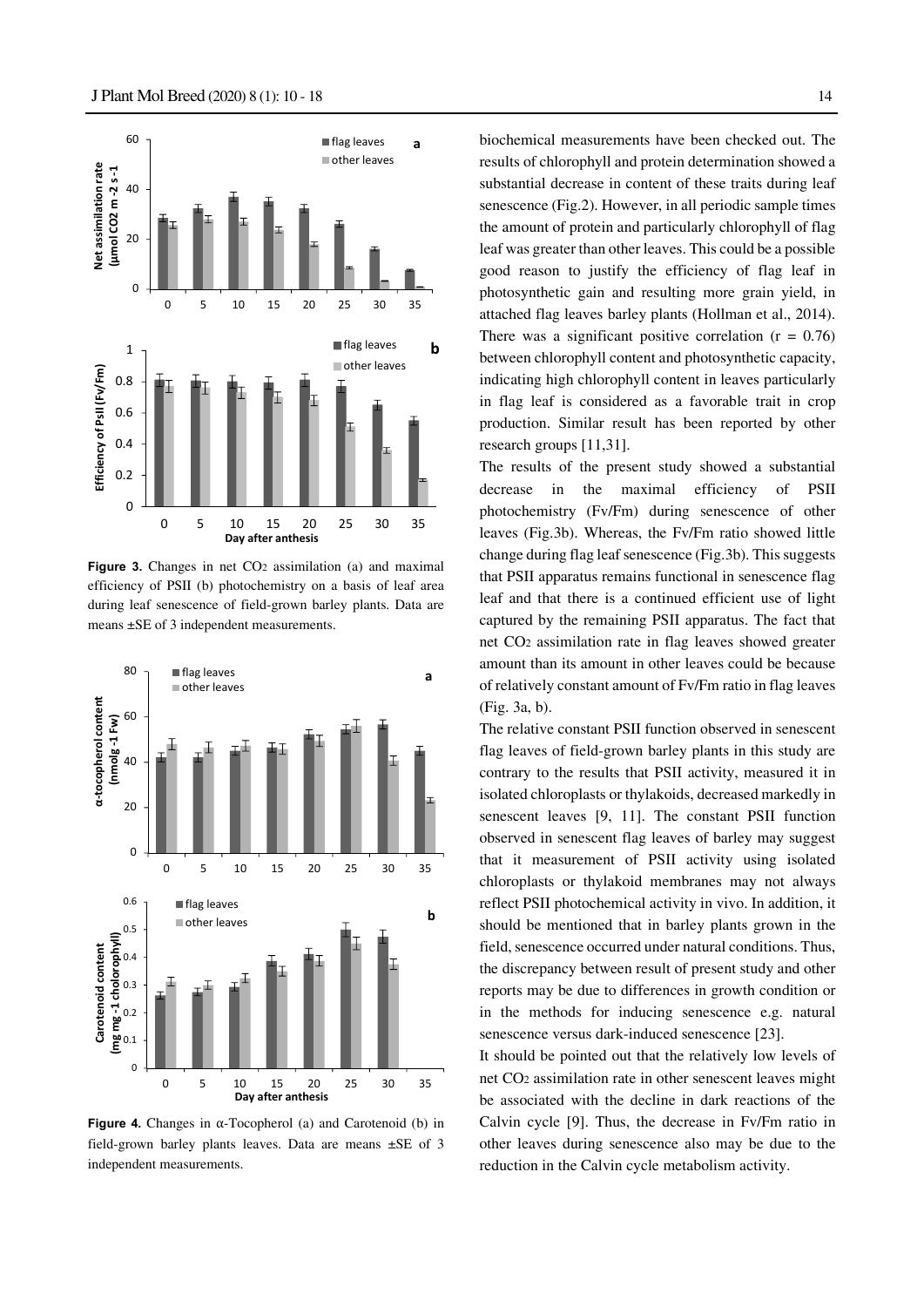Two main lipid-soluble antioxidant agents including α-Tocopherol and carotenoid did not show significant changes during senescence in both flag leaf and other leaves (Fig.4a, b). However, both antioxidants showed significant increase particularly in flag leaves at late senescence stage (around 25 days after anthesis). It could be a possible reason for more efficient photosynthesis capacity in flag leaves; this has been supported by [11, 33].

Senescence defined as highly genetic regulated of oxidative process. The role of reactive oxygen species (ROS) during senescence showed that high concentrations of ROS can lead to phytotoxicity whereas relatively low levels can be used as signaling molecules in cellular metabolic events such as gene expression and acclimation [5, 20]. Several methods are available for measuring ROS in plants but the technical difficulty associated with quantifying endogenous levels of these very reactive and short-lived species means that over the last year's most of the evidence for measuring ROS has been provided through the study of secondary processes such as lipid peroxidation [7].



**Figure 5.** Cellular oxidative levels (TBARM) (a) and photosynthesis gene transcript psbA (b) in field-grown barley leaves during senescence. Data are means ±SE of 3 independent measurements.

Measurement of thiobarbituric acid reactive material (TBARM is a relatively stable end product of lipid and other macromolecular-derived peroxidation reactions). In this study the amount of TBARM increased gradually during senescence particularly in other leaves (Fig.5a). It seems flag leaves coped with oxidative process more efficient than other leaves. The transcript levels of the chloroplast-encoded psbA decreased during senescence especially in other leaves (Fig.5b). The result showed the expression of this gene in flag leaf was significantly higher than its level in other leaves during senescence. This could be a good reason in favor of flag leaf leading to high level of photosynthetic capacity at the molecular level [8].

## **ACKNOWLEDGEMENTS**

I would like to thanks Dr. Mark Jones for supplying psbA clone, HRI, UK. Dr. Eric's research team for technical support, and Gorgan Agricultural Sciences and Natural Resources for their support.

## **REFERENCES**

- [1] Avila-Ospina, L., Marmagne, A., Talbotec, J., Krupinska, K., and MasclauxDaubresse, C. (2015). The identification of new cytosolic glutamine synthetase and asparagine synthetase genes in barley (Hordeum vulgare L.), and their expression during leaf senescence. J. Exp. Bot. 66, 2013– 2026.
- [2] Avila-Ospina, L., Moison, M., Yoshimoto, K., and Masclaux-Daubresse, C. (2014). Autophagy, plant senescence, and nutrient recycling. J. Exp. Bot. 65, 3799– 3811.
- [3] Badr A., Müller K., Schäfer-Pregl R., El Rabey H., Effgen S., Ibrahim H. H., Pozzi C., Rohde W., and Salamini F. (2000). On the Origin and Domestication History of Barley (Hordeum vulgare). Mol Biol Evol 17(4): 499-510.
- [4] Bradford M. M. (1976). A rapid and sensitive method for the quantitation of microgram quantities of protein utilising the principle of protein-dye binding. Anal Biochem 72: 248–254.
- [5] Buchanan-Wollaston V., Earl S., Harrison E., Mathas E., Navabpour S., Page T., Pink D. (2003). The molecular analysis of leaf senescence—a genomics approach. Plant Biotechnol. J., 1:3–22.
- [6] Chardon F., Noël V., Masclaux-Daubresse C. (2012). Manipulating NUE in Arabidopsis and crop plants to improve yield and seed quality. J. Exp. Bot. 63, 3401– 3412.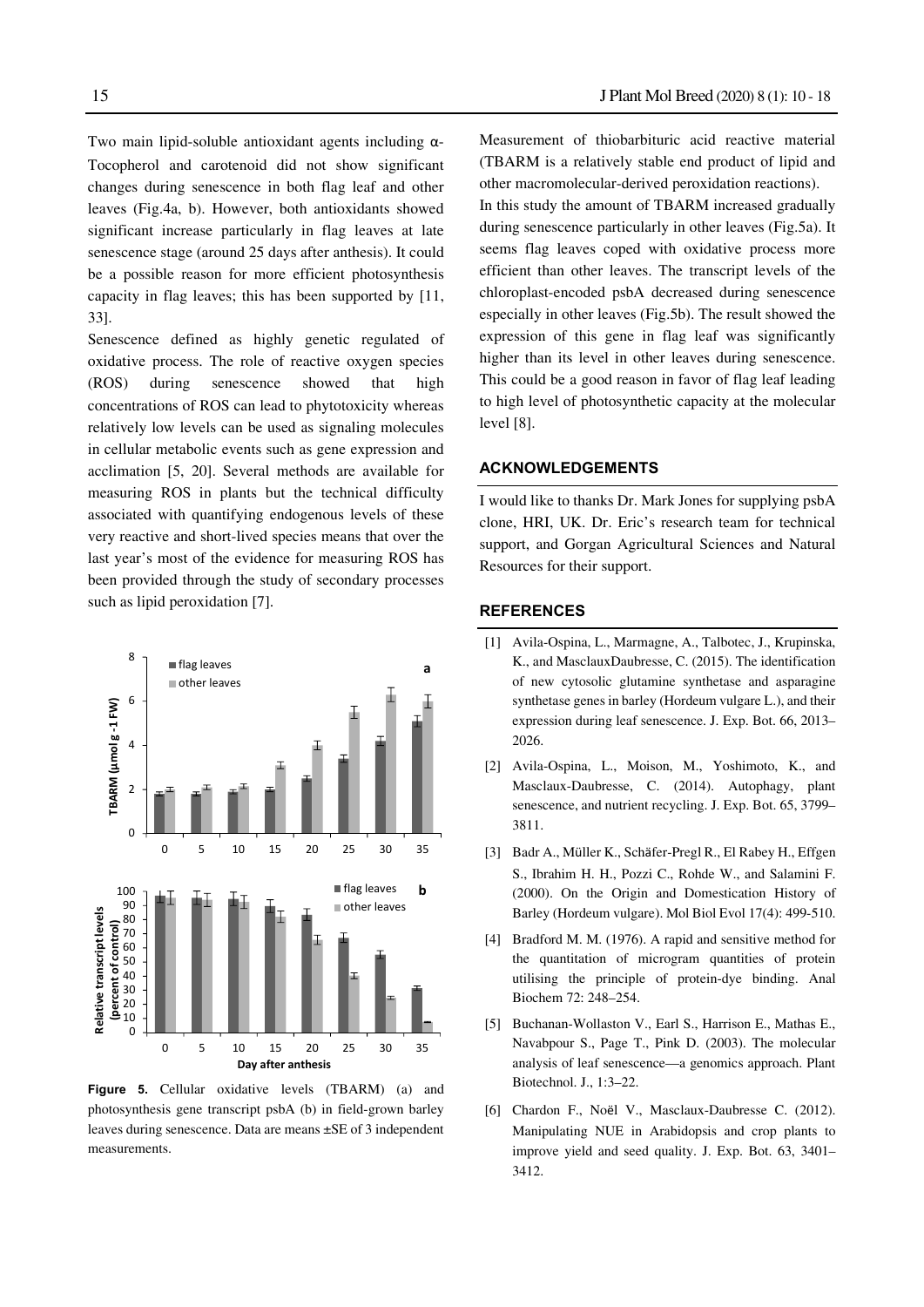- [7] Dat J., Vandenabeele S., Vranová E., Van Montagu M., Inzé D., and Van Breusegem F. (2000). Dual action of the active oxygen species during plant stress responses. Cellular and Mol Life Sci 57(5): 779-795.
- [8] Garapati P., Xue G.P., Munne-Bosch S., Balazadeh S. (2015). Transcription factor ATAF1 in Arabidopsis promotes senescence by direct regulation of key chloroplast maintenance and senescence transcriptional cascades. Plant Physiol. 168: 1122–1139.
- [9] Grover A., and Mohanty P. (1992). Leaf senescenceinduced alterations in struc-ture and function of higher plant chloroplasts. In: Abrol YP, Mohanty PG (eds) Photosynthesis: Photoreactions to Plant Productivity. Kluwer Academic Publishers, Dordrecht, pp. 225–255.
- [10] Hagege D., Nouvelot A., Boucard J., and Gaspar T. (1990). Malondialdehyde titration with thiobarbiturate in plant extracts: avoidance of pigment interference. Phytochem Anall 1: 86-89.
- [11] Hollmann J., Gregersen P. L., and Krupinska K. (2014). Identification of predominant genes involved in regulation and execution of senescenceassociated nitrogen remobilization in flag leaves of field grown barley. J. Exp. Bot. 65, 3963–3973.
- [12] Joshi P. N., Ramaswamy N. K., Raval M. K., Desai T. S., Nair P. M., and Biswal U.C. (1993). Alternation in photosystem II photochemistry of thylakoids isolate from senescing leaves of wheat seedlings. J Phtochem Photobiol B 20: 197-202.
- [13] Krause G. H., and Weis E. (1991). Chlorophyll fluorescence and photosynthesis: The basics Annu Rev Plant Physiol Plant Mol Biol 42: 313-49.
- [14] Li Z., Pinson S. R. M., Stansel J. W., and Paterson A. H. (1998). Genetic dissection of the source-sink relationship affect-ing fecundity and yield in rice (Oryza sativa L.). Mol Breed 4 (5): 419-426.
- [15] Liebsch D., and Keech O. (2016). Dark-induced leaf senescence: new insights into a complex light-dependent regulatory pathway. New Phytol. 212, 563–570.
- [16] Maillard A., Diquelou S., Billard V., Laine P., Garnica M., Prudent M. (2015). Leaf mineral nutrient remobilization during leaf senescence and modulation by nutrient deficiency. Front. Plant Sci. 6:317.
- [17] Masclaux-Daubresse C., Daniel-Vedele F., Dechorgnat J., Chardon F., Gaufichon L., Suzuki A. (2010). Nitrogen uptake, assimilation and remobilization in plants: Challenges for sustainable and productive agriculture. Ann. Bot. 105: 1141–1157.
- [18] Misra A. N., and Biswai U. C. (1982). Diffrential changes in the electron transport properties of thylakoid

membraines during aging of attavhed and detached leaves, and of isolate chloroplast. Plant Cell Environ 5: 27-30.

- [19] Munné-Bosch S., Schwarz I., and Alegre L., (1999). Enhanced formation of α-tocopherol and highly oxidized abietanediterpenes in water-stress rosemary plants. Plant Physiol 121: 1047-1052.
- [20] Navabpour S., Morris K., Allen R., Harrison E., Mackerness S., and Buchanan-Wollaston, V. (2003). Expression of senescence-enhanced genes in response to oxidative stress. Exp Bot 54 (391): 2285 -2292.
- [21] Ostrowska-Mazurek A., Kasprzak P., Kubala S., Zaborowska M., and Sobieszczuk-Nowicka, E. (2020). Epigenetic landmarks of leaf senescence and crop improvement. Int. J. Mol. Sci. 21:125.
- [22] Palmer N.A., Donze-Reiner T., Horvath D., Heng-Moss T., Waters B., Tobias C. Sarath G. (2015). Switchgrass (Panicum virgatum L.) flag leaf transcriptomes reveal molecular signatures of leaf development, senescence, and mineral dynamics. Funct. Integr. Genom., 15: 1–16.
- [23] Paluch-Lubawa E., Stolarska E., and Sobieszczuk-Nowicka E. (2021). Dark-Induced Barley Leaf Senescence – A Crop System for Studying Senescence and Autophagy Mechanisms. Front. Plant Sci. 12:635619.
- [24] Porra R. J., Thompson W. A., and Kriedmann P. E. (1989). Determination of accurate extinction coefficients and simultaneous equations for assaying chlorophylls a and b extracted with four different solvents: verification of the concentration of chlorophyll standards by atomic absorption spectroscopy. Biochem Biophys Acta 975: 384–394.
- [25] Prins A., van Heerden P.D.R., Olmos E., Kunert K.J., Foyer C.H. (2008). Cysteine proteinases regulate chloroplast protein content and composition in tobacco leaves: A model for dynamic interactions with ribulose-1,5-biphosphate carboxylase/oxygenase (rubisco) vesicular bodies. J. Exp. Bot. 59:1935–1950.
- [26] Rajendran K., Tester M., and Roy S. J. (2009). Quantifying the three main components of salinity tolerance in cereals. Plant Cell and Environ 32: 237-249.
- [27] Roberts I.N., Caputo C., Criado M.V., Funk C. (2012). Senescence-associated proteases in plants. Physiol. Plantarum. 145: 130–139.
- [28] Schreiber U., Bilger W., and Neubauer C. (1994). Chlorophyll fluorescence as a non-invasive indicator for rapid assessment of in vivo photosynthesis. In: Schulze E-D, Caldwell MM (eds) Ecophysiology of Photosynthesis. Springer, Berlin pp 49-70.
- [29] Sharma S. N., Sain R. S., and Sharma R. K. (2003). The genetic control of the flag leaf length in normal and late sown durum wheat. J. Agric Sci 141(3-4): 323-331.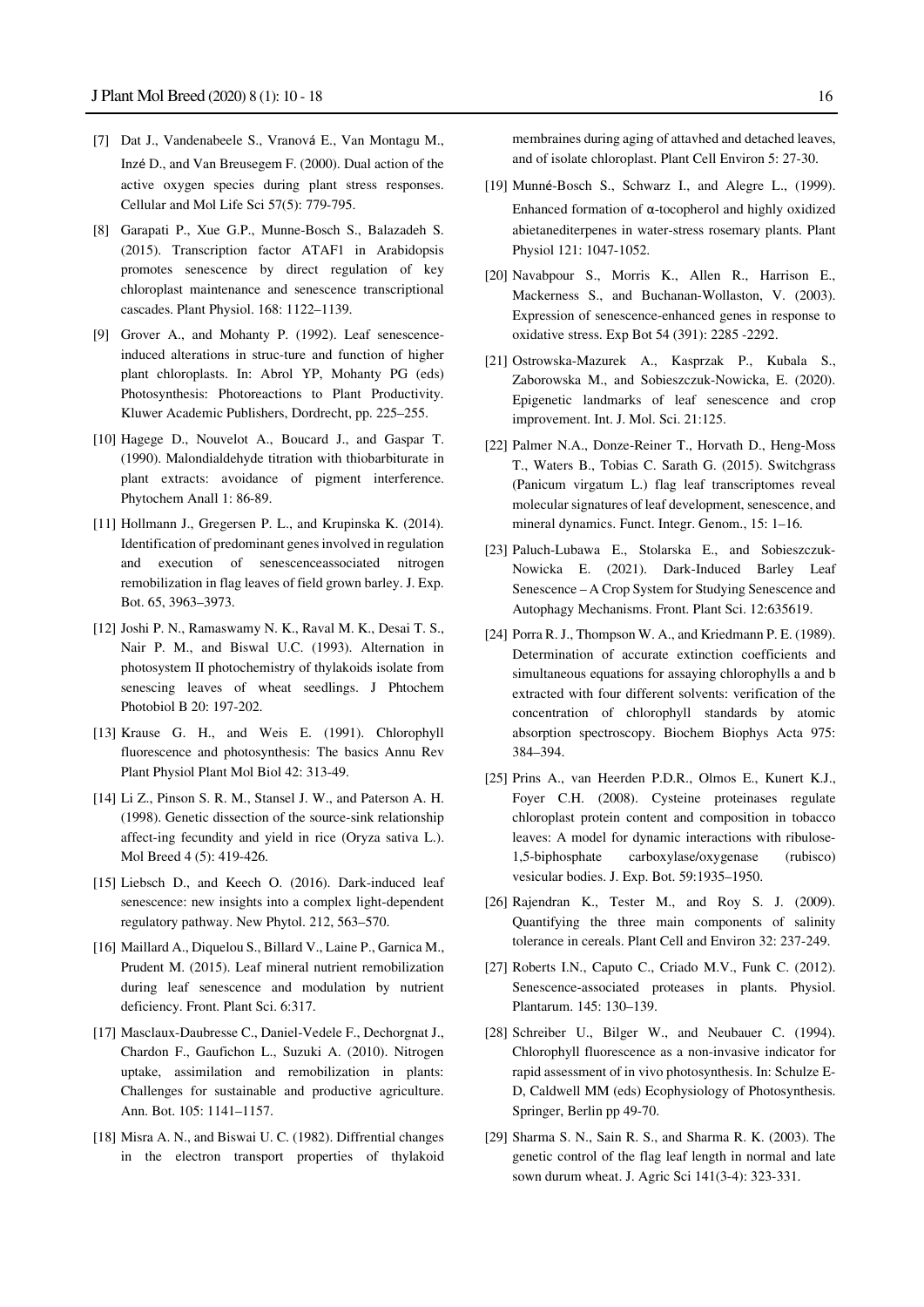- [30] Sindelar S., Lagos J. E., and Junyang J. (2011). China Peoples Republic of Grain and Feed Annul GAIN Report.
- [31] Teng S., Qian Q., Zeng D., Kunihiro Y., Fujimoto K., Huang D., and Zhu L. (2004). QTL analysis of leaf photosynthetic rate and related physiological traits in rice (Oryza sativa L.). Euphytica 135(1):1-7.
- [32] Thayer S. S., and Bjorkman O. (1990). Leaf xanthophyll content and composition in sun and shade determined by HPLC: Photosynth Res 23: 331-343.
- [33] Weaver L. M., Gan S., Quirino B., and Amasino R. M. (1998). A comparison of the expression pattern of several senescence-associated genes in response to stress and hormone treatment. Plant Mol Biol 37: 455-469.

.